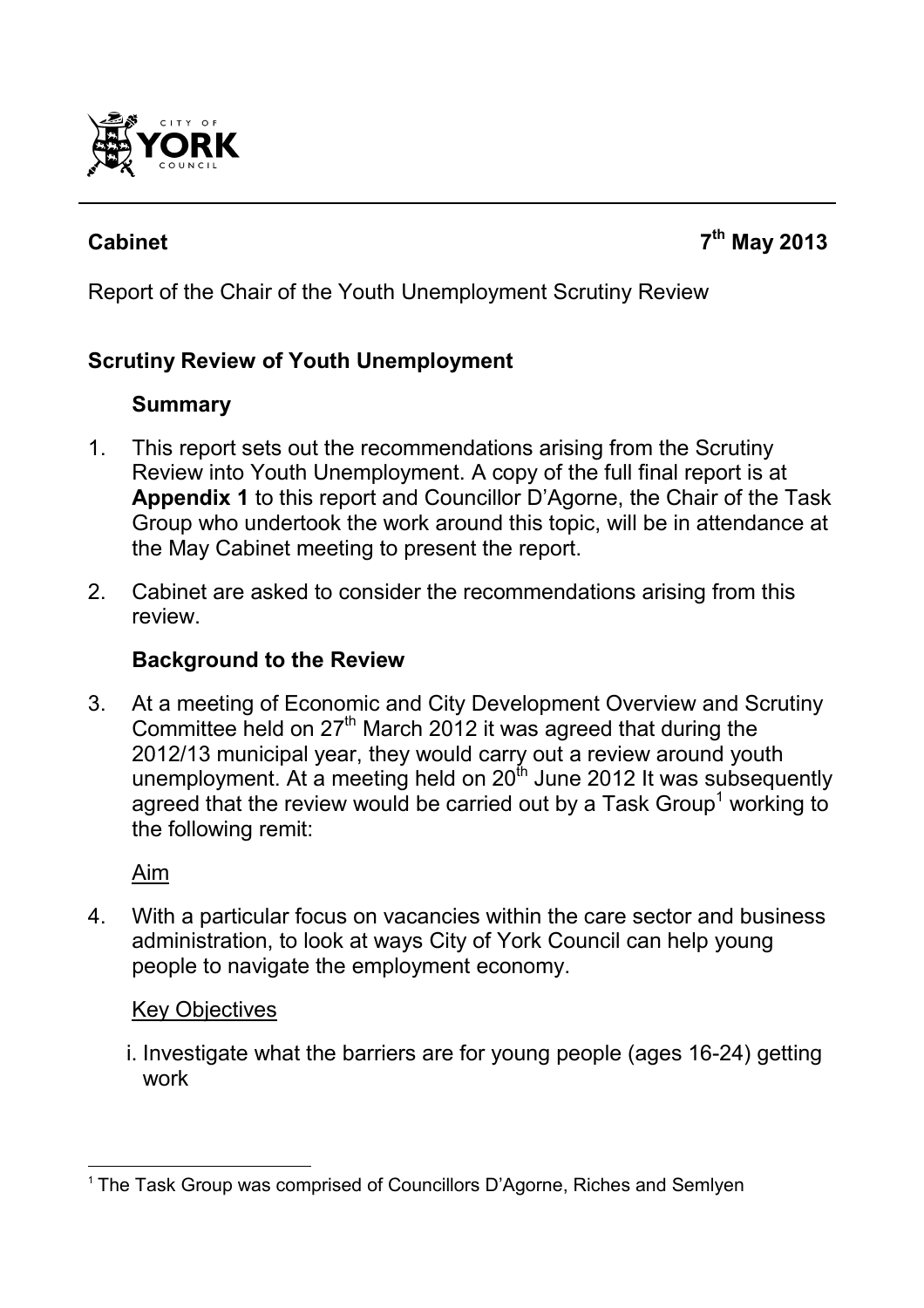- ii. Investigate whether all agencies are playing their part in supporting young people into work
- iii. To investigate whether there are any gaps and/or overlaps in provision and if so make recommendation to address them

#### **Recommendations**

- 5. Over a series of informal meetings the Task Group gathered the evidence set out in **Appendix 1** and its associated annexes. This led to the following recommendations being made:
- 6. **Recommendation 1** That the Learning City York Partnership Manager, via the 'Connecting People to Jobs and Opportunities' partnership network and the Learning City Strategic Board, take overall responsibility for setting an achievable target with key partners within the city to reduce longer term unemployment in the 18-24 year old bracket.
- 7. **Recommendation 2** That City of York Council continue to offer apprenticeships to young people under the age of 24 and evaluate the success of this by collecting information on how many of those that have completed an apprenticeship at the Local Authority are still in work or further training 6 – 12 months later and that the Learning City York Partnership Manager lead on a programme with the Head of Adult Services to develop a programme that better supports unemployed 18-24 year olds into unfilled apprenticeship vacancies.
- 8. **Recommendation 3** That City of York Council continue to offer work experience placements to under 16's (whilst still at school) and under 18s not yet ready for an apprenticeship. And in addition to this:
	- i. That the Head of Strategic Workforce Development and Resourcing, in conjunction with the Learning City York Partnership Manager, offer a discrete, managed, matched pilot, of work experience placement opportunities for unemployed 18 to 24 year olds, who have been unemployed in excess of three months
	- ii. That the Head of Strategic Workforce Development and Resourcing ensures that there is a robust Graduate and Student Internship Programme in place within the authority.
- 9. **Recommendation 4** That the Head of Adult Services at City of York Council ensures that Future Prospects works in partnership with Jobcentre Plus and leads on the co-ordinating of twice yearly job fairs.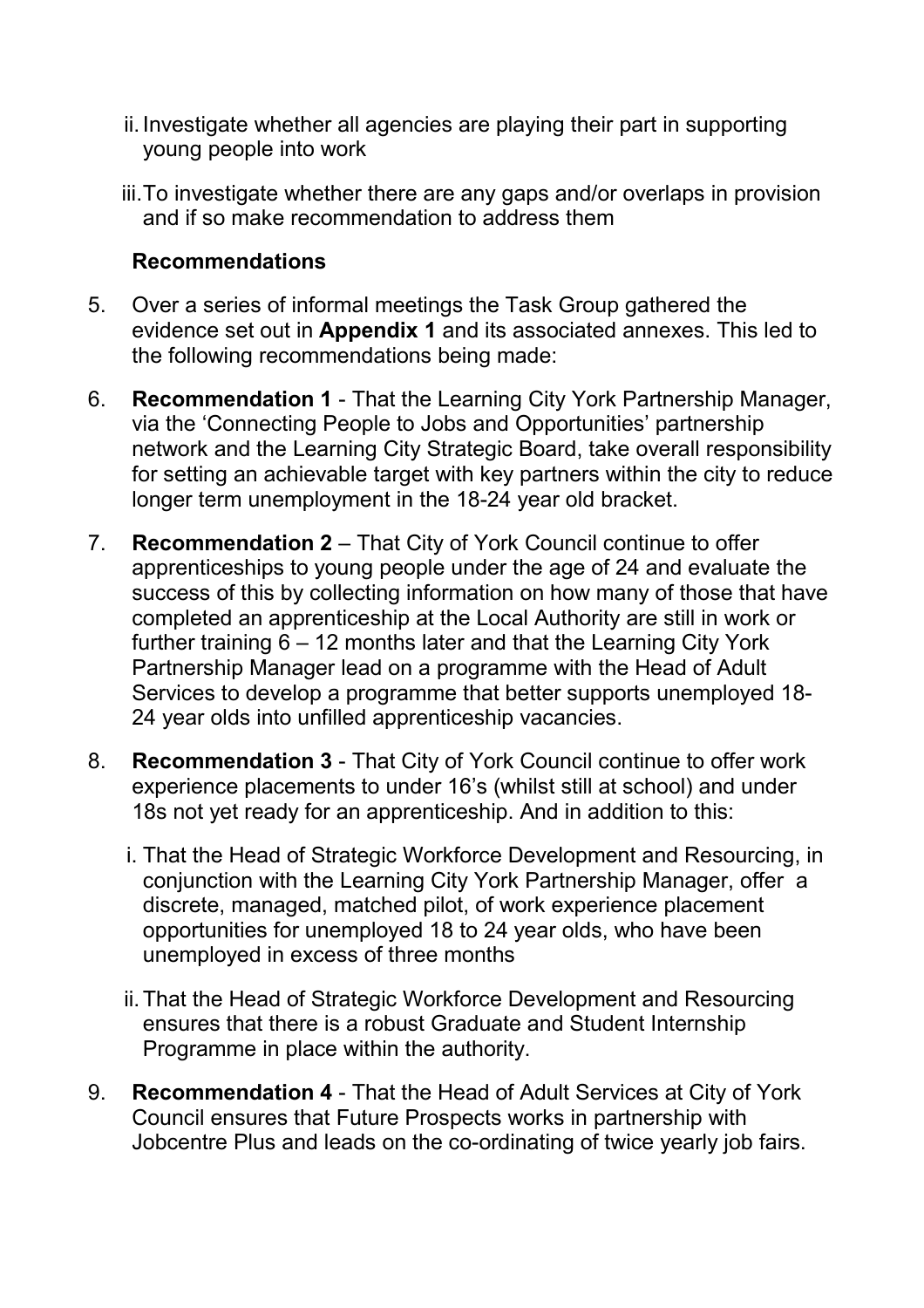10. **Recommendation 5** - That the Head of Adult Services at City of York Council ensures that the Future Prospects team continue to work in conjunction with Jobcentre Plus, to offer sector specific workshops and that both Work Programme providers and their clients\* are made aware of the sector specific workshops on offer.

**\***in this instance clients means unemployed 18 to 24 year olds, including those on the Work Programme

- 11. **Recommendation 6** That the Learning City York Partnership Manager continue to facilitate quarterly networking meetings of 'Connecting People to Jobs and Opportunities' to support residents on out of work benefits and seeking employment. This networking meeting should include a standing item on looking at potential solutions to enable currently unemployed 18-24 year olds back into work.
- 12. **Recommendation 7** That the Council's Head of Communications lead on a branded campaign that effectively markets:
	- i. success stories and inspiring cases about York's young people finding jobs/self employment and those that have overcome barriers to gain employment
	- ii. apprentices and interns
	- iii. a video of the next job fair
	- iv. wage incentives and support available to employers
- 13. **Recommendation 8** That the Learning City York Partnership Manager continue to promote the range of support available to employers.
- 14. **Recommendation 9** That the Assistant Director for Strategic Planning and Transport explore potential ways and investigate the feasibility of funding/providing sustainable subsidised travel that fits shift patterns and would help young people to access entry level jobs outside of the city centre (e.g. bicycles, public transport, car share)
- 15. **Recommendation 10** That the Work Programme providers, working with the Learning City York Partnership Manager and the Head of Adult Services at City of York Council, develop a plan for improving the skills of those clients without basic literacy and numeracy. This should happen in the first year of the Work Programme's two year cycle.
- 16. Further details on how Members arrived at these recommendations are contained within **Appendix 1** to this report.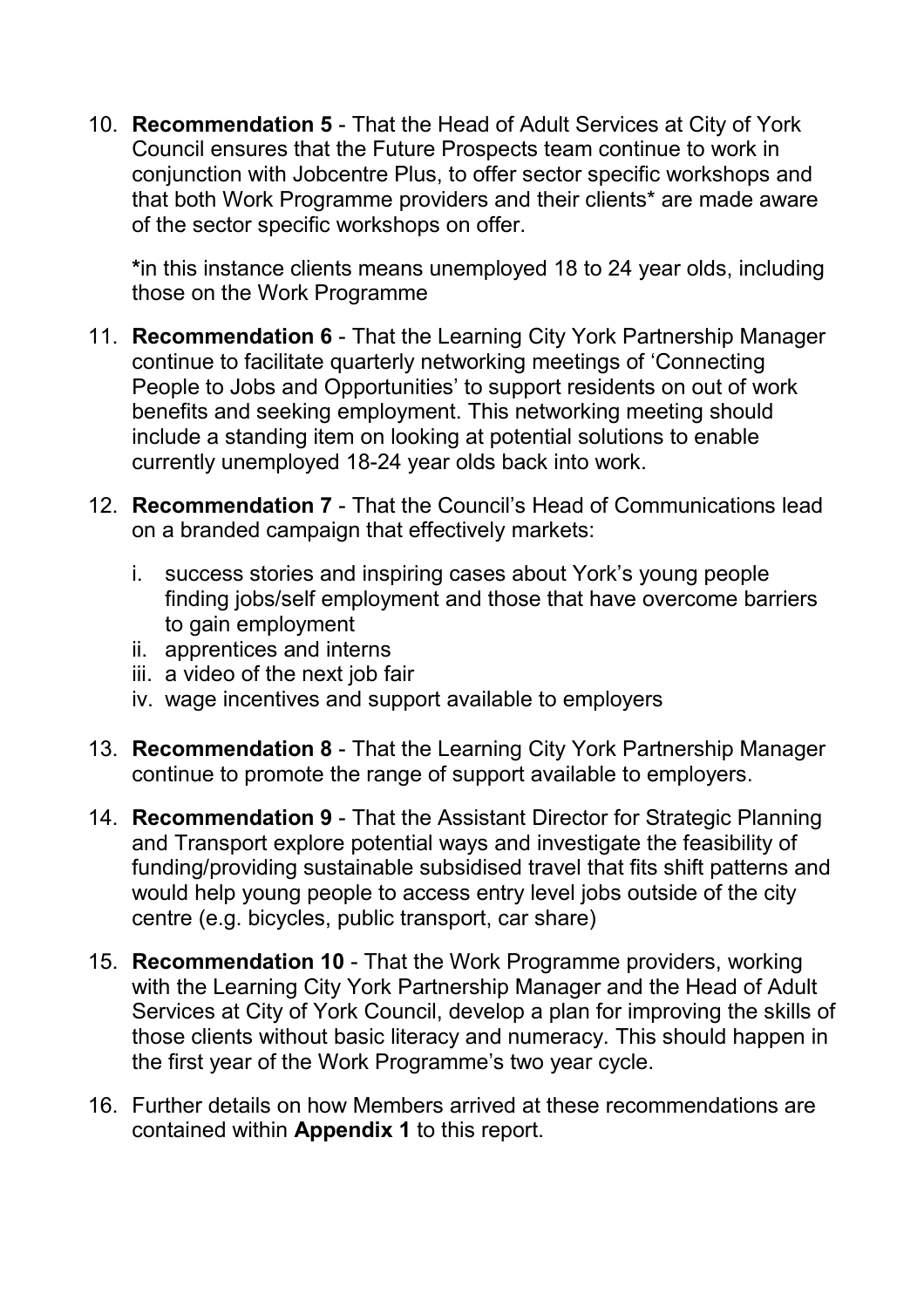## **Consultation**

17. Consultation took place throughout the review and Members have taken guidance from officers within the Council. In addition to this they met with representatives from Jobcentre Plus and both the Work Programme prime contract holders and the sub-contracted providers. Further details of the consultation that took place are contained within **Appendix 1** to this report.

# **Options**

18. Having considered the final report at **Appendix 1** and its associated annexes, Cabinet may choose to amend and/or approve or reject the recommendations arising from this review as set out in **paragraphs 6-15** of this report.

# **Analysis**

19. Analysis of the evidence gathered is contained within the body and the analysis sections of the full final report at **Appendix 1** to this report.

# **Council Plan 2011-15**

20. This Scrutiny Review was directly linked to the 'Create Jobs and Grow the Economy' priority of the Council Plan 2011-15. The aim of the priority is for all of the city's residents to enjoy the opportunity to achieve their potential within York's economy. A strong and growing economy will provide new job opportunities and the ability for residents to achieve a high quality of life for themselves and their families.

### **Implications**

21. Implications are set out within the full final report at **Appendix 1** to this report.

### **Risk Management**

22. In order to meet the priority in the Council Plan 2011-15 around creating jobs and growing the economy there is a need to address what opportunities there are for young people to become gainfully employed. There is a danger that if we do not introduce some or all of the measures set out in this report the Council would not meet some of the ambitions contained within the Council Plan.